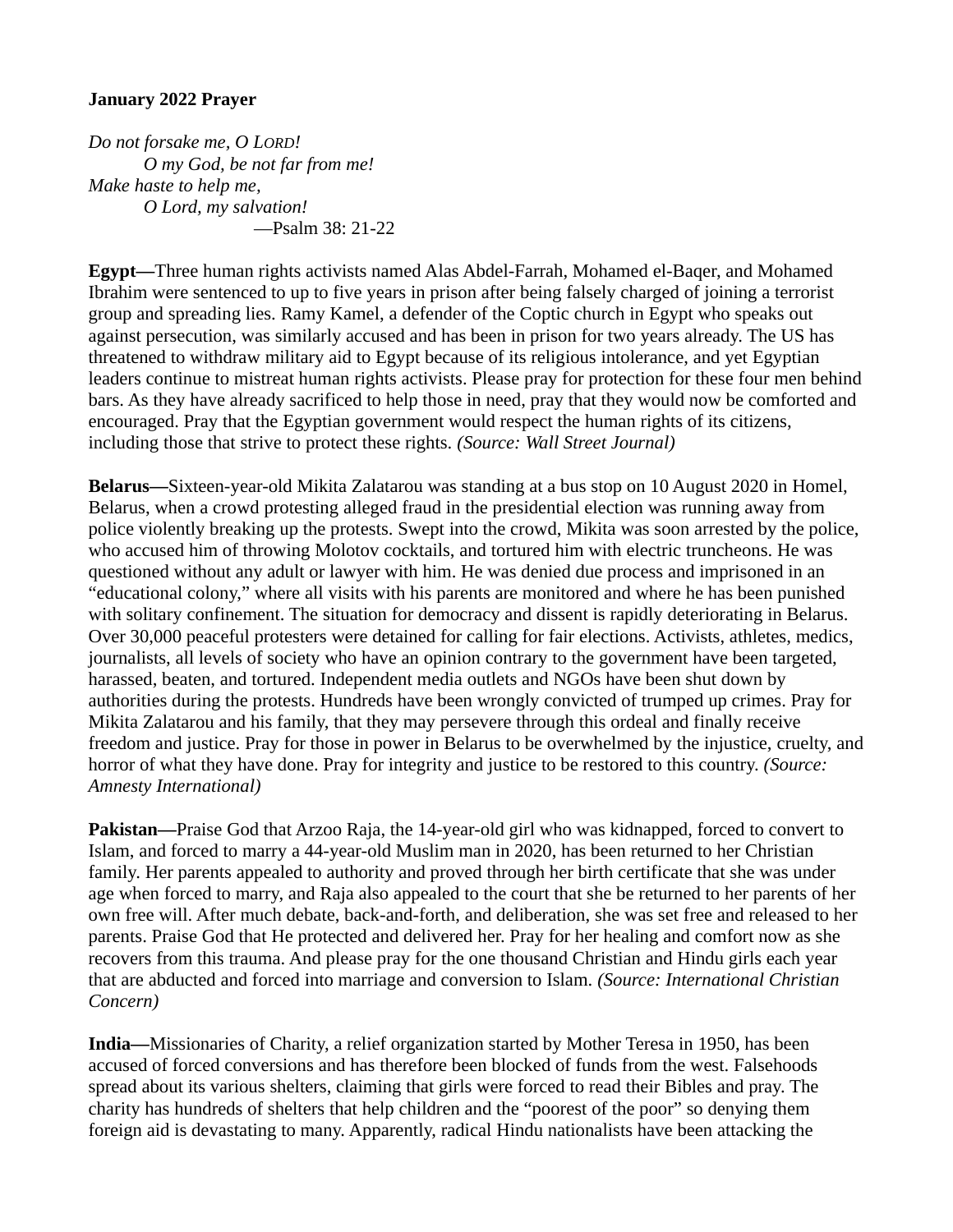organization because of the many Christian converts. Pray for these disadvantaged and poor people, that they would continue to receive the aid they need, and that they would especially continue to hear the Gospel of Jesus despite the enemy's attempt to thwart this outreach. *(Source: Christianity Today)*

**Myanmar—**On Christmas Eve, government troops in Myanmar rounded up refugees fleeing an army offensive in Mo So village. The charred bodies of at least 30 people were found among burned out cars. Among them were women and children, and two staff people from the humanitarian organization Save the Children, who were in the area attempting to aid refugees, are also now missing. Their private car was among the burnt out vehicles. This comes a month after a similar attack perpetrated by the government forces that resulted in 11 burned bodies. These atrocities—and the ongoing genocide in Karen State in Myanmar—have been widely condemned by Western governments, including the United States. Pray for peace, justice, and rescue for the vulnerable people of Myanmar, especially the Rohingya who have been primary targets of government persecution. Pray for those who mourn in Myanmar. *(Source: Associated Press)*

**Ghana—**Lake Volta in Ghana is the largest man-made lake in the world, and the flooded forest and grasslands are now also home to an estimated 20,000 children who are enslaved in the fishing industry there. Prized for their small nimble hands, which can deftly untangle nets from tree branches that remain in the water, children as young as 5 work 18-hour days in frigid water under dangerous conditions. Most do not know how to swim, and many drown. The children are trafficked from all over Ghana—usually sold by parents or relatives who are deceived by traffickers into believing the children will be given a better life and an education. Instead, they work from sometime after midnight until noon. And they are the ones who are forced into the deep dark water to untangle nets. They are often beaten and abused, and girls in particular are frequent victims of sexual exploitation and abuse. Within the region and the industry, there is not even an effort to hide their slavery or make a pretense of fair or humane conditions. Pray for these defenseless children, for their deliverance from this horrific life. Pray for the work of amazing organizations like International Justice Mission, who work tirelessly to rescue the children of Lake Volta and work with Ghanaian officials to tackle child slave labor and trafficking in their country. *(Sources: International Justice Mission; CNN)*

**United States/China—**United States Congress has passed a bill that bans exports from companies in the Xinjiang (Uyghur) region who cannot prove that their products were produced without forced labor. This bill, expected to be signed into law soon, comes after the United States accused China of slavery and genocide. It is aptly named the Uyghur Forced Labor Prevention Act. "Many companies have already taken steps to clean up their supply chains. And, frankly, they should have no concerns about this law. For those who have not done that, they will no longer be able to continue to make Americans —every one of us, frankly—unwitting accomplices in the atrocities, in the genocide," said Marco Rubio. As many large companies are against this law, please pray that it would be effective and protect numerous Uyghurs. Pray for both their spiritual and physical salvation, as well. *(Source: BBC)*

**Madagascar—**In the far south of this African island nation, a severe ongoing drought has led to a food crisis that has left 1.3 million people struggling to find food and 28,000 currently at risk of starvation. Many factors play into this natural disaster, including underdevelopment of the region by the government, as well as their slow response to the crisis. Even the trees in the region have been stripped in the harsh winds. Pray for those who are suffering and at risk. Pray for people like Mahosoa, whose whole family went without food or water for a week, and four of his 12 children died. Pray for rain. Pray for the government to act swiftly and responsibly. Pray for the generous intervention of the international community. Give thanks for the incredible efforts of local leaders like Loharano, who partnered with agricultural nonprofits to introduce drought-resistant crops and have taught people in the